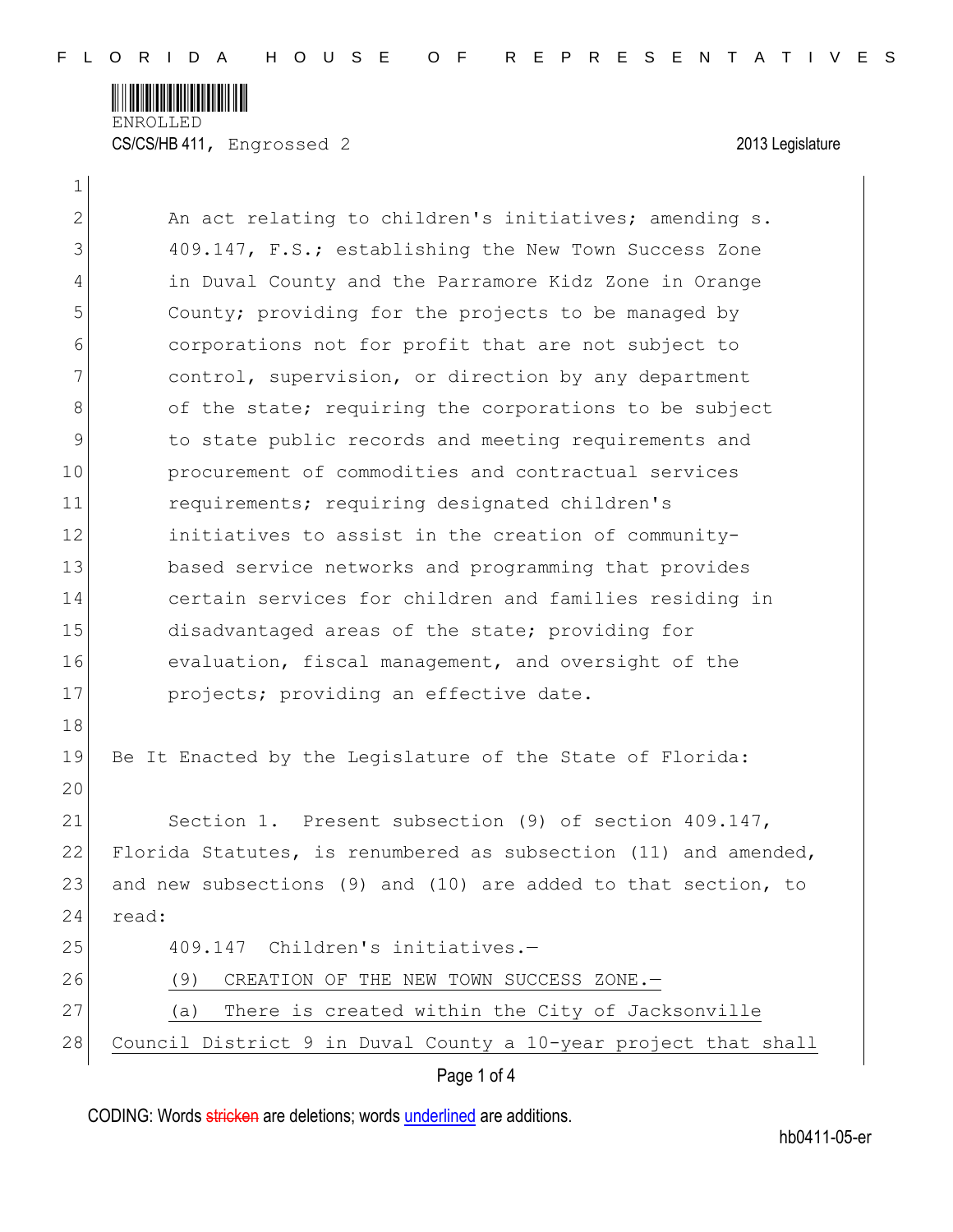

CS/CS/HB 411, Engrossed 2 2013 Legislature

| 29 | be managed by an entity organized as a corporation not for       |
|----|------------------------------------------------------------------|
| 30 | profit that is registered, incorporated, organized, and operated |
| 31 | in compliance with chapter 617. The New Town Success Zone is not |
| 32 | subject to control, supervision, or direction by any department  |
| 33 | of the state in any manner. The Legislature determines, however, |
| 34 | that public policy dictates that the corporation operate in the  |
| 35 | most open and accessible manner consistent with its public       |
| 36 | purpose. Therefore, the Legislature declares that the            |
| 37 | corporation is subject to chapter 119, relating to public        |
| 38 | records, chapter 286, relating to public meetings and records,   |
| 39 | and chapter 287, relating to procurement of commodities or       |
| 40 | contractual services.                                            |
| 41 | This initiative is designed to encompass an area that<br>(b)     |
| 42 | is large enough to include all of the necessary components of    |
| 43 | community life, including, but not limited to, schools, places   |
| 44 | of worship, recreational facilities, commercial areas, and       |
| 45 | common space, yet small enough to allow programs and services to |
| 46 | reach every member of the neighborhood who is willing to         |
| 47 | participate in the project.                                      |
| 48 | (10) CREATION OF THE PARRAMORE KIDZ ZONE.-                       |
| 49 | (a) There is created within the City of Orlando in Orange        |
| 50 | County a 10-year project managed by an entity organized as a     |
| 51 | corporation not for profit that is registered, incorporated,     |
| 52 | organized, and operated in compliance with chapter 617. The      |
| 53 | Parramore Kidz Zone program is not subject to the control,       |
| 54 | supervision, or direction of any department of the state. The    |
| 55 | Legislature determines, however, that public policy dictates     |
| 56 | that the corporation operate in the most open and accessible     |
|    |                                                                  |

## Page 2 of 4

CODING: Words stricken are deletions; words underlined are additions.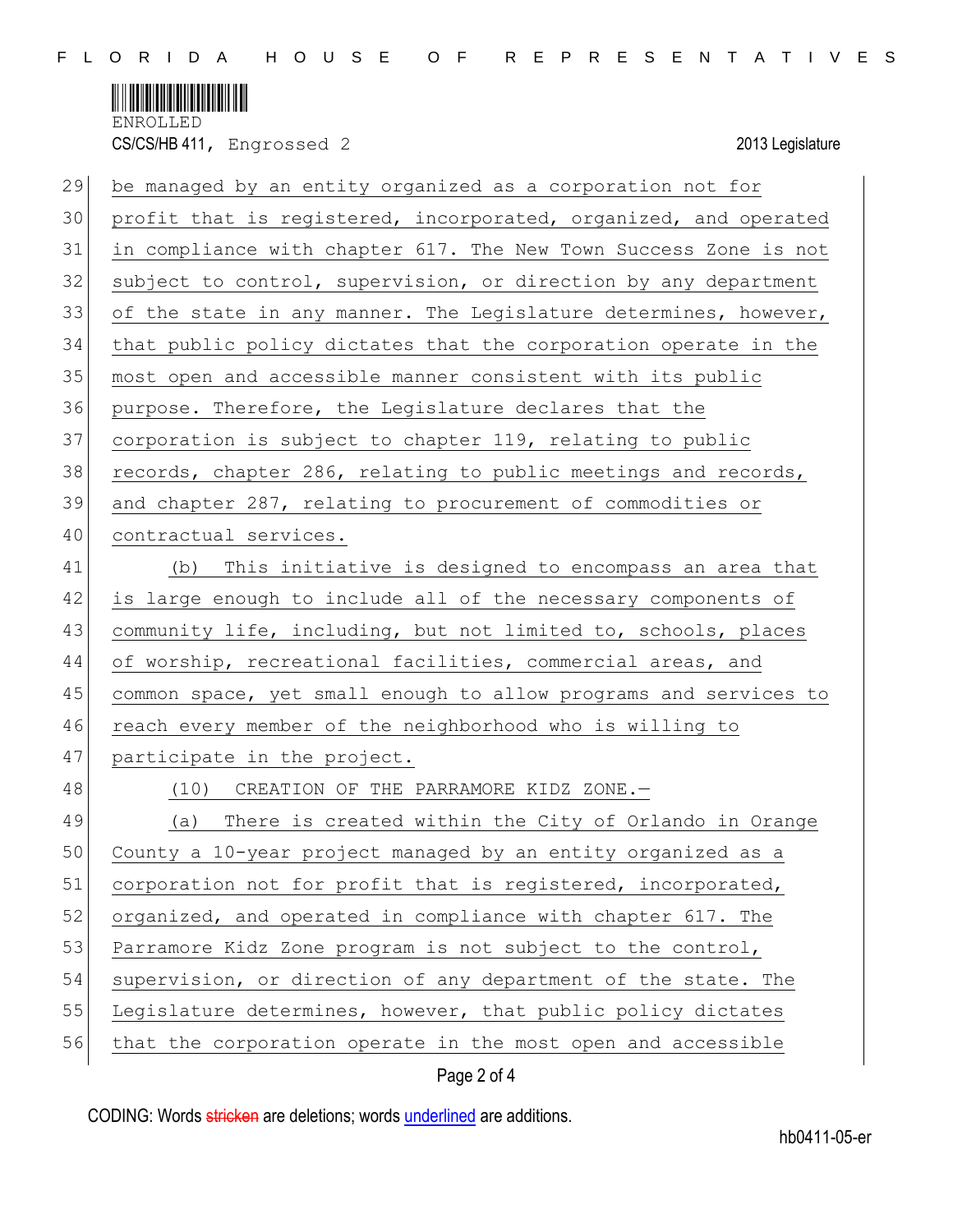

CS/CS/HB 411, Engrossed 2 2013 Legislature

| 58<br>Legislature specifically declares that the corporation is<br>59<br>subject to chapter 119, relating to public records, chapter 286,<br>60<br>relating to public meetings and records, and chapter 287,<br>61<br>relating to procurement of commodities or contractual services.<br>62<br>This initiative is designed to encompass an area that<br>(b) |  |
|-------------------------------------------------------------------------------------------------------------------------------------------------------------------------------------------------------------------------------------------------------------------------------------------------------------------------------------------------------------|--|
|                                                                                                                                                                                                                                                                                                                                                             |  |
|                                                                                                                                                                                                                                                                                                                                                             |  |
|                                                                                                                                                                                                                                                                                                                                                             |  |
|                                                                                                                                                                                                                                                                                                                                                             |  |
|                                                                                                                                                                                                                                                                                                                                                             |  |
| 63<br>is large enough to include all of the necessary components of                                                                                                                                                                                                                                                                                         |  |
| 64<br>community life, including, but not limited to, schools, places                                                                                                                                                                                                                                                                                        |  |
| 65<br>of worship, recreational facilities, commercial areas, and                                                                                                                                                                                                                                                                                            |  |
| 66<br>common space, yet small enough to allow programs and services to                                                                                                                                                                                                                                                                                      |  |
| 67<br>reach every member of the neighborhood who is willing to                                                                                                                                                                                                                                                                                              |  |
| 68<br>participate in the project.                                                                                                                                                                                                                                                                                                                           |  |
| 69<br>$(11)$ $(9)$ IMPLEMENTATION. -                                                                                                                                                                                                                                                                                                                        |  |
| 70<br>The Miami Children's Initiative, Inc., the New Town<br>(a)                                                                                                                                                                                                                                                                                            |  |
| 71<br>Success Zone, and the Parramore Kidz Zone have been designated                                                                                                                                                                                                                                                                                        |  |
| 72<br>as Florida Children's Initiatives consistent with the                                                                                                                                                                                                                                                                                                 |  |
| 73<br>legislative intent and purpose of s. 16, chapter 2009-43, Laws                                                                                                                                                                                                                                                                                        |  |
| 74<br>of Florida, and as such shall each assist the disadvantaged                                                                                                                                                                                                                                                                                           |  |
| 75<br>areas of the state in creating a community-based service network                                                                                                                                                                                                                                                                                      |  |
| 76<br>and programming that develops, coordinates, and provides quality                                                                                                                                                                                                                                                                                      |  |
| 77<br>education, accessible health care, youth development programs,                                                                                                                                                                                                                                                                                        |  |
| 78<br>opportunities for employment, and safe and affordable housing                                                                                                                                                                                                                                                                                         |  |
| 79<br>for children and families living within their boundaries.                                                                                                                                                                                                                                                                                             |  |
| 80<br>In order to implement this section for the Miami<br>(b)                                                                                                                                                                                                                                                                                               |  |
| 81<br>Children's Initiative, Inc., the Department of Children and                                                                                                                                                                                                                                                                                           |  |
| 82<br>Families Family Services shall contract with a not-for-profit                                                                                                                                                                                                                                                                                         |  |
|                                                                                                                                                                                                                                                                                                                                                             |  |
| 83<br>corporation, to work in collaboration with the governing body to                                                                                                                                                                                                                                                                                      |  |

## Page 3 of 4

CODING: Words stricken are deletions; words underlined are additions.